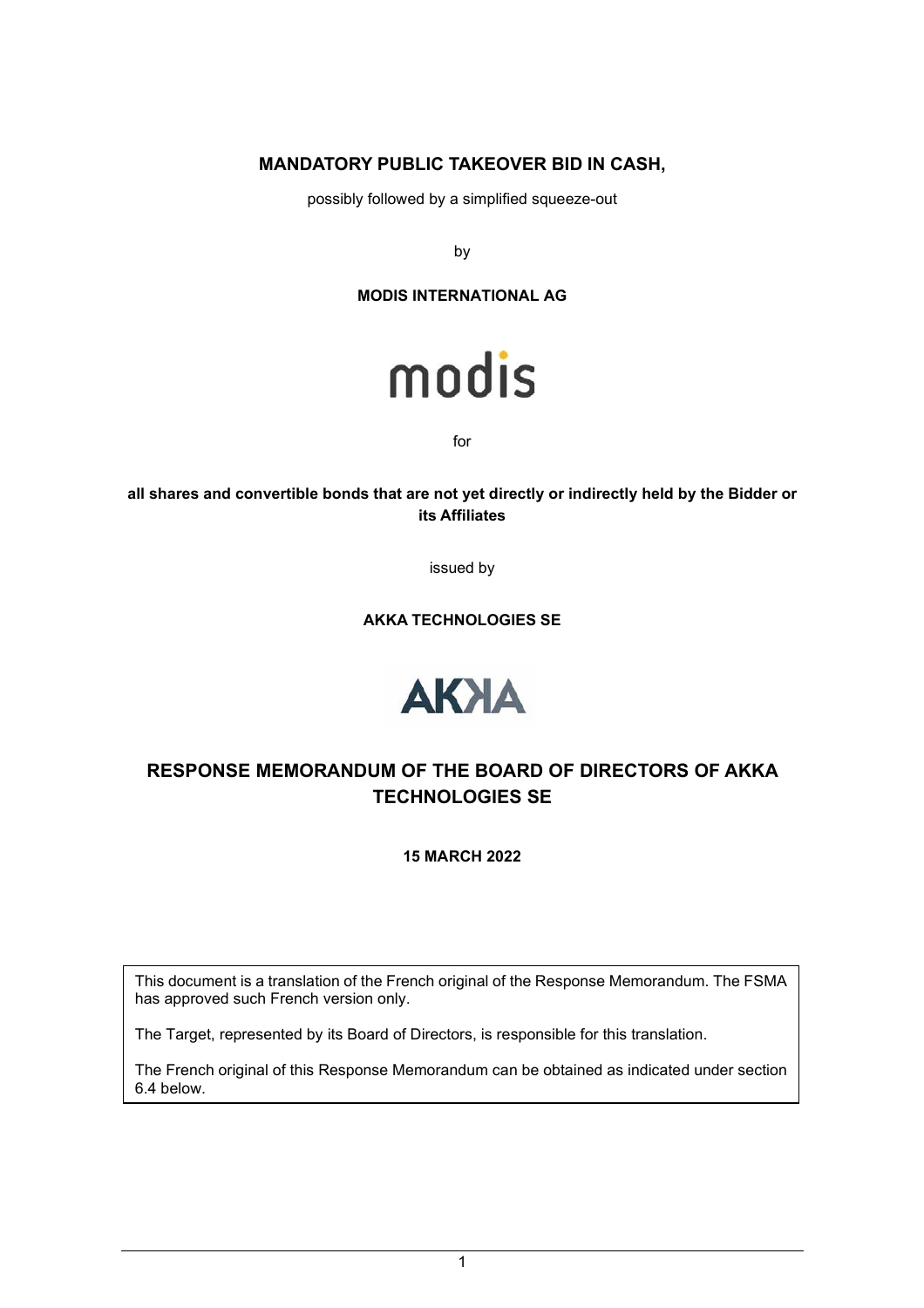### **1 Introduction**

#### **1.1 Definitions**

Capitalised terms used in this Response Memorandum have the meaning set forth below or elsewhere in this Response Memorandum. If they are not defined in this Response Memorandum, capitalised terms shall have the meaning given to them in the Prospectus.

"**Adecco**" means Adecco Group AG, an *Aktiengesellschaft* organised and existing under the laws of Switzerland, with registered office at Bellerivestrasse 30, 8008 Zurich, Switzerland, and registered with the commercial register under number CHE-107.031.232.

"**Adecco Group**" means Adecco and its affiliates.

"**Affiliate**" means an affiliate within the meaning of Article 1:20 of the Companies and Associations Code.

"**Bid**" means the mandatory takeover bid in cash issued by the Bidder for the Securities, the terms of which are set out in the Prospectus.

"**Bidder**" or "**Modis International**" means Modis International, an *Aktiengesellschaft*  organised and existing under the laws of Switzerland, with registered office at Gotthardstrasse 20, 6300 Zug, Switzerland and registered with the commercial register under number CHE-197.415.440.

"**Bid Price**" means the cash consideration offered by the Bidder for all outstanding Securities not already held, directly or indirectly, by the Bidder or its Affiliates, as the case may be, as described in section 8.1.3 of the Prospectus.

"**Board of Directors**" means the board of directors of the Target.

**"Convertible Bond**" means any of the 1,750 currently outstanding perpetual subordinated convertible bonds issued by the Target on 4 December 2019 in the denomination of EUR 100,000 per bond.

"**FSMA**" means the Belgian Financial Services and Markets Authority.

"**Prospectus**" means the prospectus of the Bidder setting out the terms and conditions of the Bid, including its annexes and any supplement thereto as approved by the FSMA on 15 March 2022.

"**Response Memorandum**" means this response memorandum.

"**Security**" means a Share or a Convertible Bond.

"**Security Holder**" means a holder of one or more Securities.

"**Share**" means any of the 10,264,002 shares in the Target to which the Bid relates (*i.e*. all shares in the Target excluding the shares already held by the Bidder or its Affiliates (including the Target)) and any additional shares issued by the Target which would be issued following the conversion of the Convertible Bonds.

"**Share Purchase Agreement**" means the share purchase agreement dated 27 July 2021 between the Ricci family and Swilux S.A. (as sellers) and Modis International and Modis Investment BV (as purchasers) regarding the transfer of 18,698,822 shares (59.91%) issued by the Target.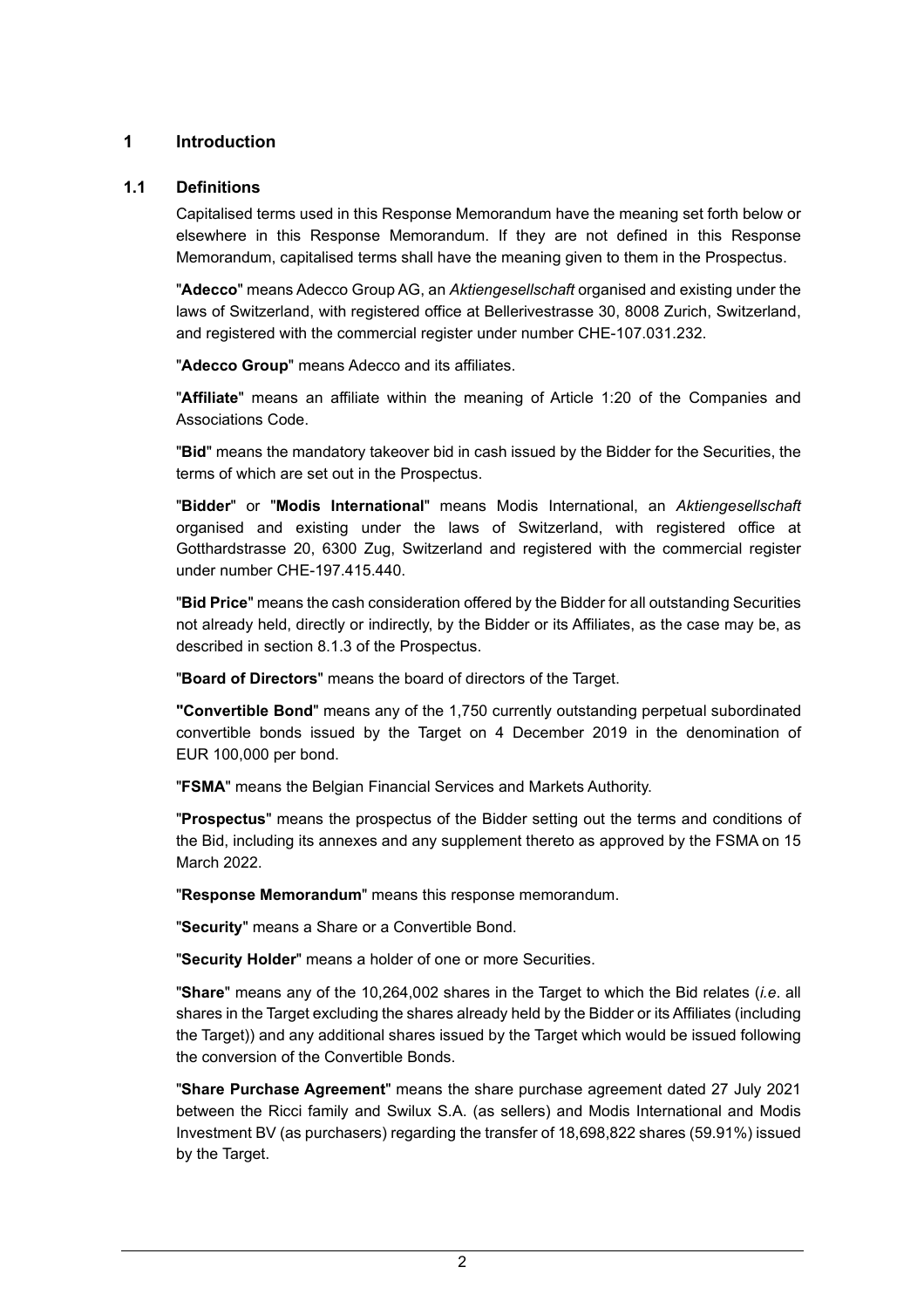"**Subscription Right**" means any of the 110,000 subscription rights which had been issued by the Target and which lapsed on 23 February 2022.

"**Takeover Decree**" means the Royal Decree of 27 April 2007 on public takeover offers, as amended.

"**Takeover Act**" means the Law of 1 April 2007 on public takeover offers, as amended.

"**Target**" means AKKA Technologies, a European company ('*Societas Europaea*') organised and existing under the laws of Belgium, with registered office at Avenue Louise 235, 1050 Brussels, Belgium and registered with the Belgian Crossroads Bank of Enterprises under number 0538.473.031 (RLP Brussels, French-speaking division).

"**Tender Offer Agreement**" means the tender offer agreement of 27 July 2021 between the Bidder and the Target, pursuant to which the Target agreed to support and recommend the Bid.

### **1.2 Description of the Bid**

#### **1.2.1 Introduction**

On 27 July 2021, the Bidder and Modis Investment BV acquired 18,698,822 shares in the Target pursuant to the Share Purchase Agreement. The closing of the Share Purchase Agreement took place on 23 February 2022.

Pursuant to Article 5 of the Takeover Act, when a person directly holds, as a result of an acquisition made by them, more than 30% of the securities carrying voting rights of a company which has its registered office in Belgium and of which at least some of the securities carrying voting rights are admitted to trading on a regulated market, it is obliged to launch a public takeover bid on all securities carrying voting rights and securities granting access to voting rights issued by that company.

On 24 February 2022, the Bidder communicated to the FSMA the notice announcing the mandatory public takeover bid in cash for all shares and convertible bonds issued by the Target that are not already held by the Bidder or its Affiliates.

In accordance with Article 7 of the Takeover Decree, the FSMA made this opinion public on 24 February 2022.

The Board of Directors considers that the terms and conditions of the Bid are favourable to all Security Holders and other stakeholders and unanimously recommends that the Security Holders tender their Shares and Convertible Bonds to the Bidder.

On this basis, on 27 July 2021, the Board of Directors unanimously decided to support the Bid and, together with the Bidder, entered into the Tender Offer Agreement which sets out the terms and conditions of such support.

In accordance with Article 26 of the Takeover Decree, the FSMA has communicated the Bidder's draft Prospectus to the Board of Directors of the Target on 24 February 2022.

This Response Memorandum has been prepared on the basis of and in response to the Prospectus. It has been unanimously approved by the Board of Directors.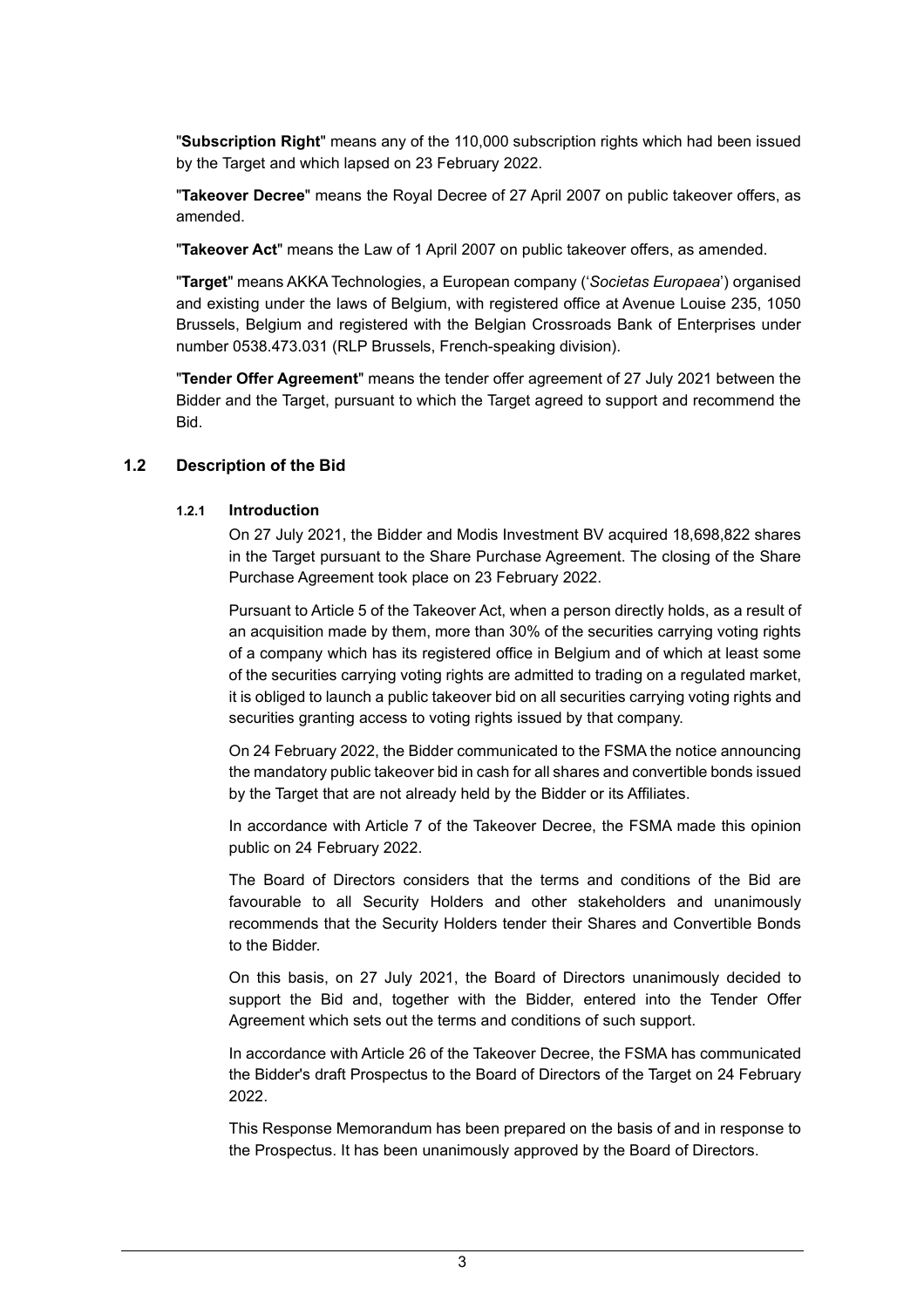On 15 March 2022, the FSMA approved the Prospectus and the Response Memorandum.

#### **1.2.2 Securities and Bid Price**

The Bid relates to the 10,264,002 Shares issued by the Target that are not yet held by the Bidder and the Affiliates to the Bidder (including the Target).

The Bid Price per Share amounts to EUR 49, payable in cash, which represents the gross amount that will accrue to the shareholders of the Target if the Bid is successful. The justification for the Bid Price per Share is set out in section 8.2 of the Prospectus. Reference is also made to Section 3.1 of this Response Memorandum.

The Bid Price per Share is identical to the price per share paid by the Bidder under the Share Purchase Agreement.

The Bid also covers the 1,750 Convertible Bonds currently outstanding issued by the Target. The Bid Price per Convertible Bond amounts to EUR 101,816.58. This price is detailed in Section 3.1 of this Response Memorandum.

#### **1.3 Responsible persons**

The Target, represented by its Board of Directors, is responsible for the information included in this Response Memorandum. The composition of the Board of Directors is set out in Section 2 of this Response Memorandum.

The Target, represented by its Board of Directors, declares that, to its knowledge, the information in this Response Memorandum is in accordance with the facts and makes no omission likely to affect its content.

### **1.4 Approval by the FSMA**

The French version of the Response Memorandum was approved by the FSMA on 15 March 2022, in accordance with the third paragraph of Article 28 of the Takeover Act.

This approval does not imply any assessment or judgment by the FSMA on the merits and the quality of the Bid.

Reference is made to Section 6.2 of this Response Memorandum for other languages in which the Response Memorandum is available.

### **1.5 Forward-looking statements**

The Response Memorandum contains forward-looking statements, prospects and estimates, relating to the expected future performance of the Target, its subsidiaries or related entities and the markets in which they are active. Some of these forward-looking statements, prospects and estimates are characterised by the use of terms such as (nonexhaustive list): "believes", "thinks", "expects", "anticipates", "seeks", "would", "plans", "envisages", "calculates", "may", "will", "remains", "wishes", "understands", "would like", "intends to", "relies on", "attempts", "estimates", "believes that" and similar expressions, the future and the conditional tense.

Such statements, prospects and estimates are based on a number of assumptions and assessments of known and unknown risks, uncertainties and other factors that may be reasonable and acceptable at the time they are made, but which may not prove to be correct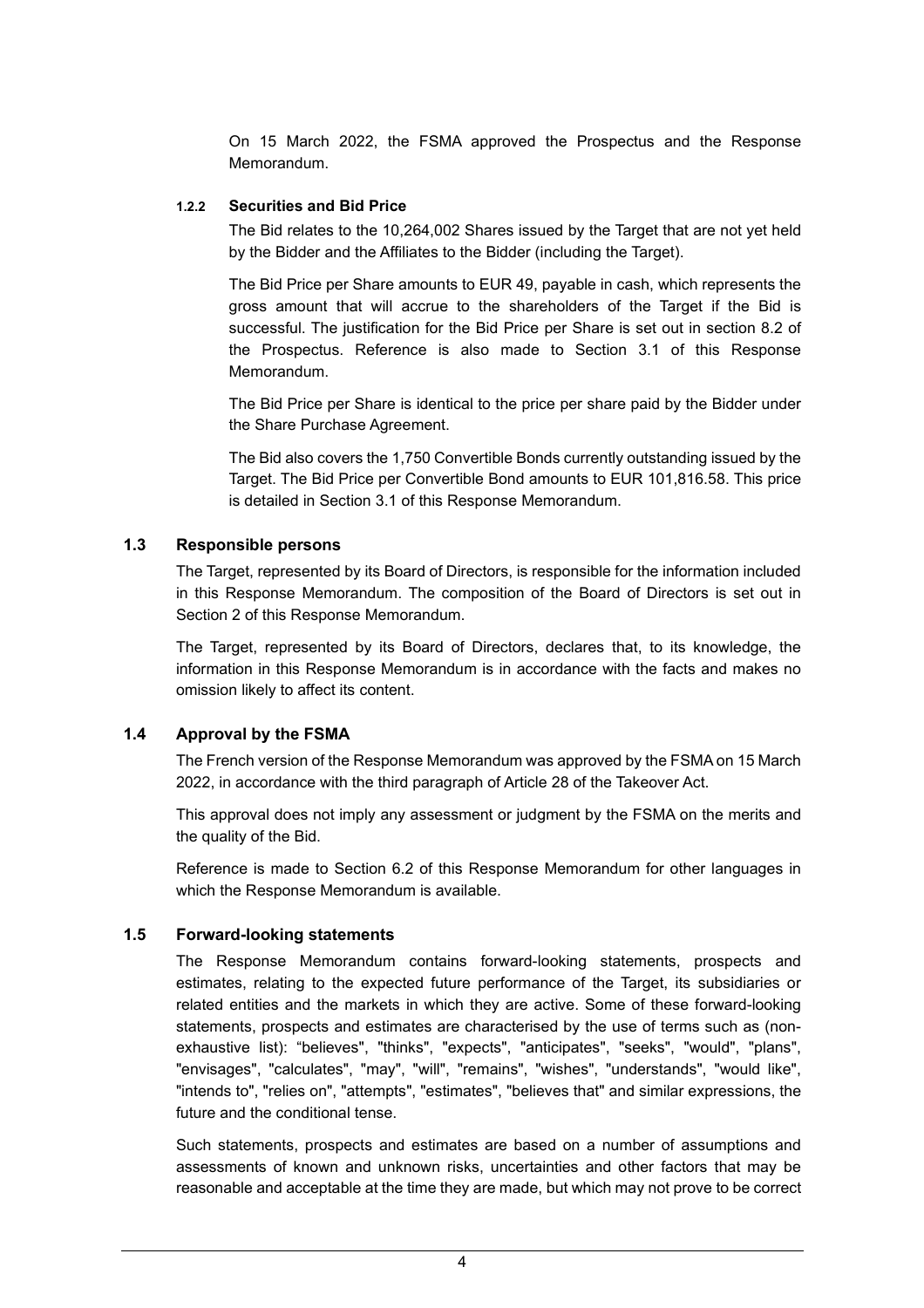in the future. Actual events are difficult to predict and may depend on factors beyond the Target's control.

Consequently, it is possible that the results, financial position, performance or achievements of the Target or the results of the industry differ, in reality, materially from the future results, performance or achievements described or suggested in such forward-looking statements, prospects or estimates.

The statements, prospects and estimates are only valid as of the date of this Response Memorandum and the Target does not undertake to update such statements, prospects and estimates to take into account possible changes in its expectations in this respect or changes in the events, conditions or circumstances on which such statements, prospects or estimates are based, except where such adaptation is required by Article 30 of the Takeover Act.

In view of these uncertainties, Security Holders may follow such forward-looking statements, prospects and estimates only to a reasonable extent.

#### **1.6 Disclaimer**

Nothing in this Response Memorandum should be interpreted as investment, tax, legal, financial, accounting or any other advice. This Response Memorandum is not intended for use by or distribution to persons if making the information available to such persons is prohibited by any law or jurisdiction. The Security Holders must make their own assessment of the Bid before making any investment decision and are invited to seek advice from professional advisors in order to assist them in making such decision.

#### **2 Composition of the Board of Directors**

#### **2.1 Composition of the Board of Directors at the date of this Response Memorandum**

| <b>Name</b>             | <b>Function</b>                                        | <b>Expiry of the mandate</b>                  |
|-------------------------|--------------------------------------------------------|-----------------------------------------------|
| Jan Gupta               | Executive director                                     | Until the ordinary general<br>meeting of 2022 |
| Nathalie Buhnemann      | Executive director                                     | Until the ordinary general<br>meeting of 2022 |
| Veronique Rodoni        | Executive director                                     | Until the ordinary general<br>meeting of 2022 |
| Coram Williams          | Non-executive director                                 | Until the ordinary general<br>meeting of 2022 |
| Gordana Landen          | Non-executive director                                 | Until the ordinary general<br>meeting of 2022 |
| <b>Charles Champion</b> | Non-executive director                                 | Until the ordinary general<br>meeting of 2022 |
| Jean-Luc Perodeau       | Non-executive director<br>(employee<br>representative) | Until the ordinary general<br>meeting of 2022 |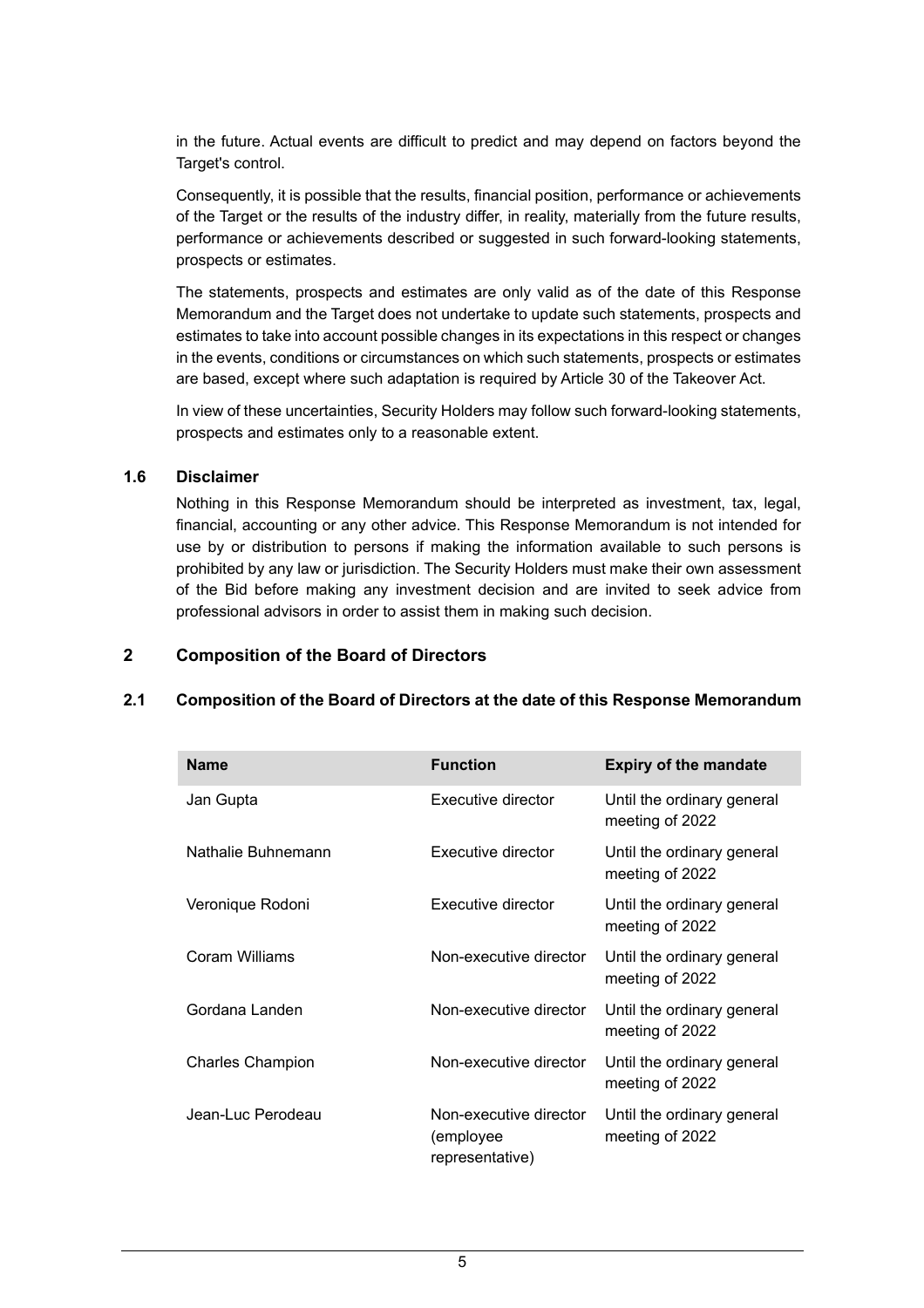| <b>Name</b>      | <b>Function</b>                                    | <b>Expiry of the mandate</b>                  |
|------------------|----------------------------------------------------|-----------------------------------------------|
| Muriel Barnéoud  | Non-executive<br>director; independent<br>director | Until the ordinary general<br>meeting of 2022 |
| Valérie Magloire | Non-executive<br>director; independent<br>director | Until the ordinary general<br>meeting of 2022 |
| Nadine Leclair   | Non-executive<br>director; independent<br>director | Until the ordinary general<br>meeting of 2022 |

### **2.2 Impact of the Bid on the governance of the Target**

The composition of the Board of Directors, as indicated above, has been adapted at the time of the closing of the Share Purchase Agreement and thus already includes representatives of the Bidder.

In the event of a delisting of the Target's shares, it is expected that the Target's Articles of Association, as well as the governance of the Target and the composition of the Board of Directors, will be amended to bring them into line with the regime for non-listed companies.

### **3 Assessment of the Bid**

#### **3.1 Effect on the Security Holders' interests**

#### **3.1.1 Bidder's statements**

### (i) Price per Share

The Bidder is offering EUR 49 for each Share. As mentioned above, the Bidder's calculation of the Bid Price per Share is described in section 8.2.1 of the Prospectus.

The main advantage for the shareholders of the Target is the Bid Price per Share and the immediate liquidity that they will be able to benefit from as a result of the Bid.

Indeed, the Bid Price per Share represents a premium of 99% over the closing price of the Share on 26 July 2021, which is the last price prior to the Announcement Date. In addition, the Bid Price per Share represents a premium of 116%, 108%, 105%, 128% and 84%, respectively, over the onemonth, three-month, six-month, 12-month and 24-month volume weighted average prices prior to the Announcement Date.

To the extent necessary and appropriate, the Bidder has obtained a waiver from the FSMA for the calculation period of the weighted average prices so as to end the calculation period on 26 July 2021, which is the day prior to the date on which the Bidder entered into the Share Purchase Agreement, and not on 23 February 2022, which is the day prior to the date on which the Bidder's obligation to launch the Bid arose.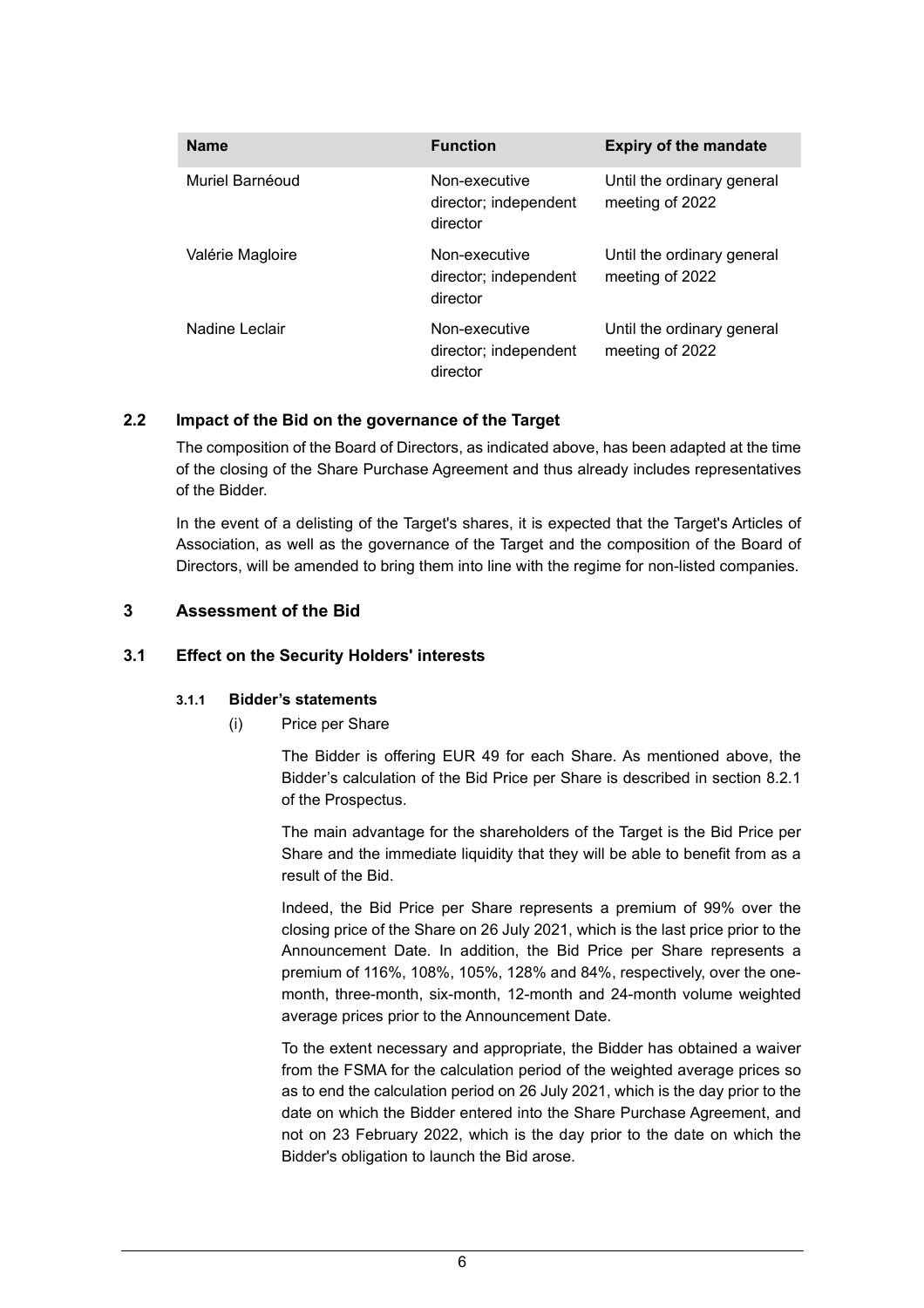This waiver was granted because of the risk of speculative purchases being made to artificially increase the price of the Shares and, consequently, the Bid Price, pending completion of the Share Purchase Agreement which would trigger the obligation to launch a takeover bid. In line with the exemptions granted by the FSMA in the past for transactions with the same risk, the FSMA has agreed that the end of the calculation period is set at the day before the date on which the Bidder has entered into the Share Purchase Agreement.

(ii) Price per Convertible Bond

In accordance with section 8.1.3 of the Prospectus, the Conversion Price and the Change of Control Conversion Price are significantly higher than the Bid Price per Share, so that the hypothetical conversion value of each Convertible Bond is significantly lower than its principal amount (see section 6.4.4.2 of the Prospectus).

The Bid Price per Convertible Bond has been set at EUR 101,816.58, which is equal to the principal amount per Convertible Bond plus accrued interest from 1 January 2022 until the scheduled Optional Settlement Date (not included), *i.e.* 8 July 2022. The Bid Price per Convertible Bond may need to be revised if the Target were to pay out accrued interest prior to the relevant Settlement Date. The principal amount per Convertible Bond is EUR 100,000. The Convertible Bonds bear interest in cash at a fixed rate of 3.5% per annum (payable semi-annually) until 1 January 2025.

### **3.1.2 Board of Director's opinion**

### (i) Bid Price for the Shares

The Bid comes after a period strongly impacted by the Covid-19 crisis, especially in the mobility sector, a key sector for the Target. The forecasts given by the Target in February 2020 and extending over 24 months have therefore been significantly impacted by this situation. The Target's stock price was rapidly divided by approximately 2.5 between mid-February 2020 and mid-March 2020.

The Board of Directors undertook several initiatives, including the search for a new investor to strengthen the Target's capital. After intensive work by the Target, these initiatives resulted in Swilux S.A. (a wholly owned subsidiary of Compagnie Nationale à Portefeuille SA) acquiring a stake in the Target's capital, as announced on 6 October 2020 and completed on 30 December 2020, at an issue price of EUR 22.50 per share. This price represented a premium of 43% over the last quoted price on 5 October 2020, the date on which the subscription agreement for the capital increase was concluded. In addition, the issue price of EUR 22.50 represented a premium of 33% over the weighted average price over the last 30 trading days.

This capital increase helped to stabilise the Share price. However, given the prolonged impact of the Covid-19 crisis on the mobility sector, the stock price did not recover in the same way as seen in other companies active in other sectors. On the contrary, the low stock price persisted without any sign of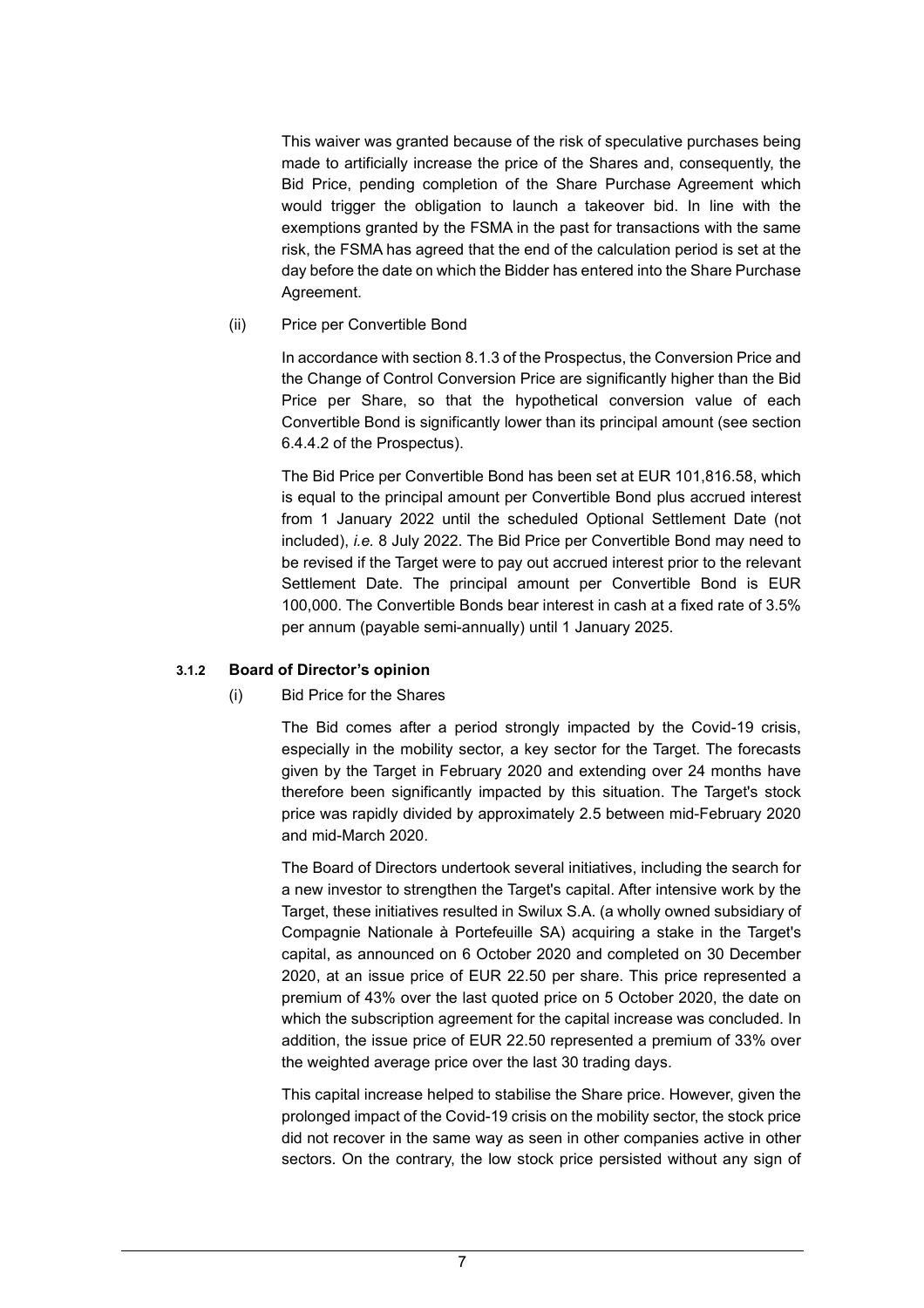significant recovery until the announcement of the transaction with the Adecco Group.

Following discussions between the reference shareholders and industrial players, an important opportunity from a strategic and business point of view arose in June 2021. This opportunity arose in the context of a consolidation of the engineering and information technology sectors. In this context, the Adecco Group and the Target's reference shareholders agreed, following negotiations between independent parties, on a price per Share which represented a very substantial premium.

As indicated above, this price, which corresponds to the Bid Price, represents a premium of 99% over the closing price of the Share on 26 July 2021, which is the last price prior to the Announcement Date (see also the other premium levels expressed above). In addition, the Bid Price represents a premium of 118% over the price at which Swilux S.A. acquired its shares in October 2020.

Taking into account the above considerations, the Board of Directors considers that the Bid Price per Share fully respects the interests of all shareholders.

(ii) Bid Price for the Convertible Bonds

Pursuant to the terms and conditions of the Convertible Bonds, in the case of a Change of Control the Conversion Price applicable to any exercise of the Conversion Right during the Change of Control Period is equal to the Change of Control Conversion Price, which shall be determined as set out in the terms and conditions of the Convertible Bonds. As indicated in the Prospectus, the Change of Control Conversion Price would be higher than the Bid Price of EUR 49 per Share offered by the Bidder. As a consequence, the hypothetical conversion value of each Convertible Bond is below the principal amount per Convertible Bond of EUR 100,000.

Upon the occurrence of a Change of Control, the terms and conditions of the Convertible Bonds furthermore provide that the Target has the right (which it intends to use) to redeem all the Convertible Bonds at their principal amount, together with accrued but unpaid interest up to (but excluding) the relevant Optional Redemption Date. The hypothetical value of each Convertible Bond upon such redemption by the Target would therefore be equal to the Bid Price per Convertible Bond offered by the Bidder, assuming that the redemption would occur on the same date.

The Prospectus also provides the theoretical value of the Convertible Bonds, showing that the conversion option embedded in the Convertible Bonds is currently "out of the money" as the Conversion Price is higher than the Bid Price for the Convertible Bonds. The Board of Directors refers to the Prospectus in this respect.

The Board of Directors therefore notes that the Bid Price per Convertible Bond provides an investor with the best outcome in the current circumstances. The Board of Directors furthermore notes that the Convertible Bonds are currently trading on an over-the-counter basis on the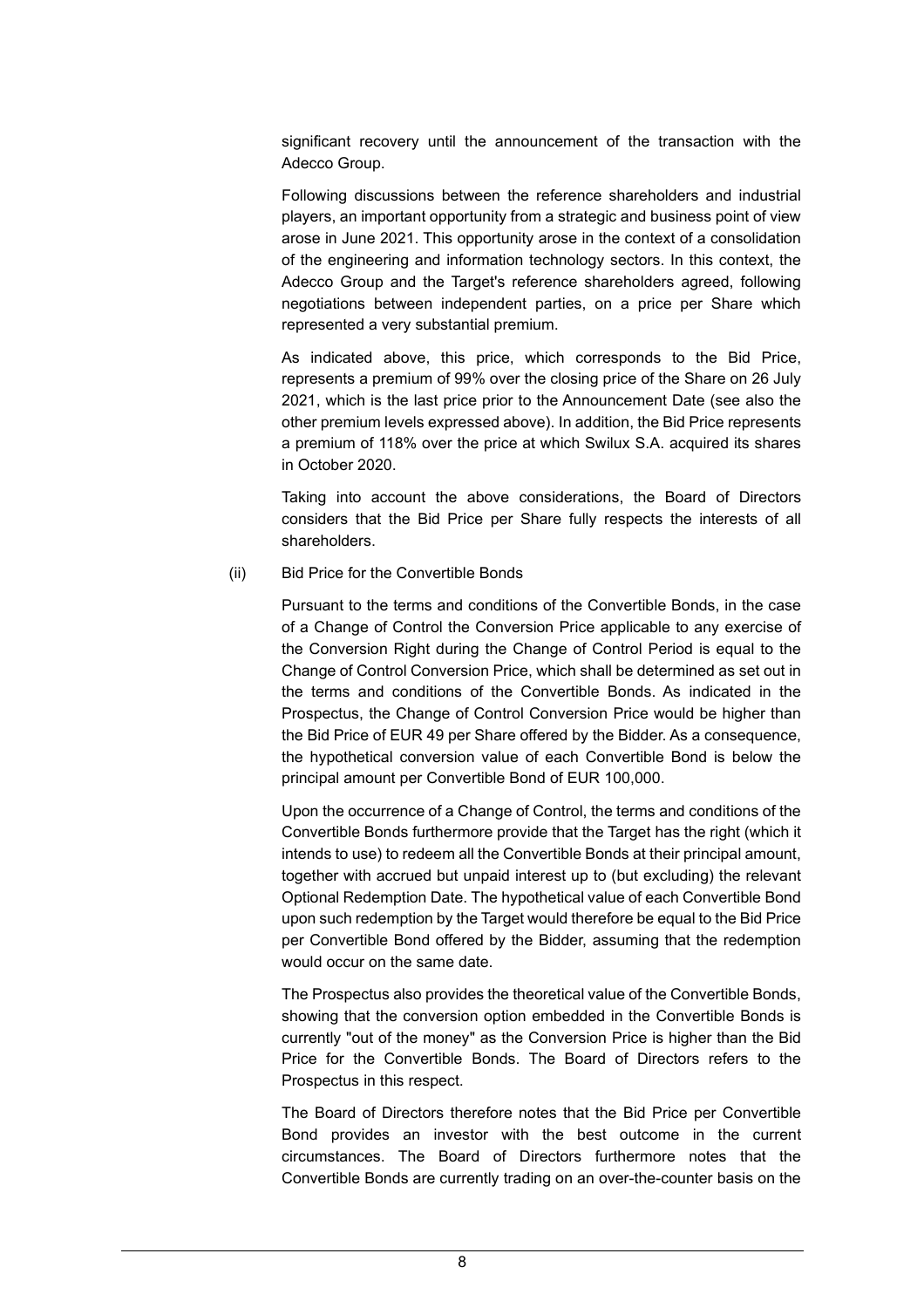Open Market (*Freiverkehr*) of the Frankfurt Stock Exchange. The market liquidity of the Convertible Bonds is, however, deemed limited. If the Bidder decides to delist the Convertible Bonds, the remaining holders of the Convertible Bonds would hold illiquid financial instruments (as discussed further below).

(iii) Implications of not accepting the Bid

The Board of Directors has further considered the risks for shareholders if they do not accept the Bid.

*(a) Delisting* 

The Bidder intends and reserves the right to delist the shares of the Target that are admitted to trading on the regulated market of Euronext Brussels and Euronext Paris. Such delisting would automatically take place in the event that the conditions of a simplified squeeze-out pursuant to Article 43, paragraph 4 of the Takeover Decree are met.

Even if the conditions for a squeeze-out are not met, the Bidder reserves the right to request the delisting of the shares issued by the Target admitted to trading on the regulated markets of Euronext Brussels and Euronext Paris, as well as of the Convertible Bonds admitted to trading on the Open Market (*Freiverkehr*) of the Frankfurt Stock Exchange. In the event of a delisting of the shares issued by the Target and the Convertible Bonds, the remaining Security Holders shall hold illiquid financial instruments. Euronext Brussels must inform the FSMA of any proposed delisting of the shares. The FSMA may, in consultation with Euronext Brussels, oppose a proposed delisting in the interest of investor protection. The FSMA has indicated in the past that it will not oppose the delisting if it is preceded by a successful accompanying measure in favour of the minority shareholders. On the other hand, the FSMA will oppose the delisting if no successful accompanying measure has been taken.

#### *(b) Squeeze-out*

The Bidder has announced its intention to follow the Bid with a squeeze-out to the remaining Security Holders at the Bid Price, if the legal requirements for such a squeeze-out are met. In accordance with Articles 42 and 43 of the Takeover Decree, the squeeze-out must take place within three months after the Acceptance Period. According to these provisions, a simplified squeezeout bid can only take place if, following the Bid (or its reopening), the Bidder and its Affiliates jointly hold 95% or more of the capital and the securities carrying voting rights. In addition, pursuant to Article 57 of the Takeover Decree, Article 42 of the Takeover Decree applies irrespective of whether the Bidder has acquired, through acceptance of the Bid, securities representing at least 90% of the capital carrying voting rights subject to the Bid. In accordance with Article 7:82, §1 of the Companies and Associations Code, if, after the final closing of the Bid, the Bidder and its Affiliates hold 95% of the securities carrying voting rights of the Target, the Bidder may make a squeeze-out bid to acquire all voting securities of the Target.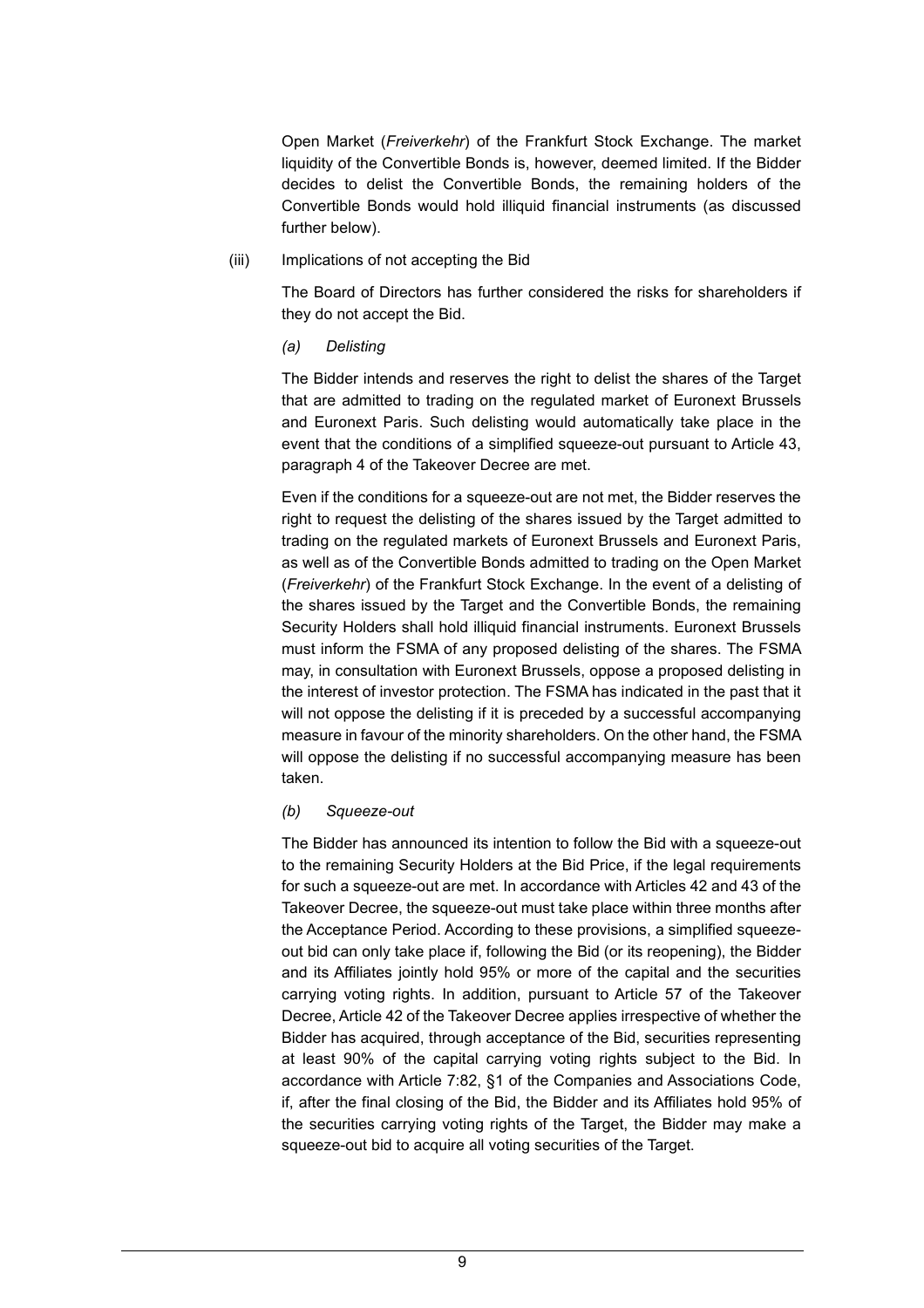If a squeeze-out is carried out, then, upon completion thereof, all Securities which have not been tendered to the squeeze-out will be deemed transferred to the Bidder by operation of law with consignation of the funds necessary for the payment of their price to the Deposit and Consignation Office ('*Caisse des Dépôts et Consignations*'/'*Deposito- en Consignatiekas*') not later than 10 Business Days following the announcement of the results of the squeezeout.

If a squeeze-out bid is launched, the shares issued by the Target shall be automatically delisted from the regulated market of Euronext Brussels upon the close of the squeeze-out. The Bidder will ensure that (i) the shares issued by the Target shall be delisted from the regulated market of Euronext Paris and (ii) the Convertible Bonds shall be delisted from the Open Market (*Freiverkehr*) of the Frankfurt Stock Exchange at the same time.

The Bidder and persons acting in concert with the Bidder are prohibited from directly or indirectly acquiring, for a period of one year after the end of the Bid period, securities that were the subject of the takeover bid on terms more favourable to the sellers than those provided for in the relevant takeover bid, unless the difference in price is paid to all Security Holders who responded to the Bid.

### **3.2 Effect on the creditors' interests**

#### **3.2.1 Bidder's statements**

The Prospectus does not contain any elaboration on any potential impact on the creditors of the Target.

### **3.2.2 Board of Director's opinion**

Taking into account the identity of the Bidder, the Target's financial position and the intention of the Bidder for the Target as described in the Prospectus and mentioned in Section 3.4 of this Response Memorandum, the Board of Directors is of the opinion that the Target's solvency will not be negatively affected.

### **3.3 Effect on the employees' interests, including consequences for employment**

#### **3.3.1 Bidder's statements**

As indicated in section 7.3.4 of the Prospectus, the Bidder attaches great importance to the skills and experience of the Target's personnel. The Bidder believes that the engineers and consultants of the business will benefit from the increased opportunities as the combination would create a new leader in its market with a reinforced and diversified positioning. The Bidder's and the Adecco Group's objective for the Target's employees is to create new employment opportunities through the further development of the Target's business, the expansion of its offer and the acceleration of revenues growth. The Adecco Group intends to ensure that the Target continues to provide an environment for its employees within which they will be well placed to flourish. In order to streamline the employment conditions and structure across the combined entity, it will be investigated how the current terms and conditions of employment within the Target's group can be brought in line with the Adecco Group's existing best practices.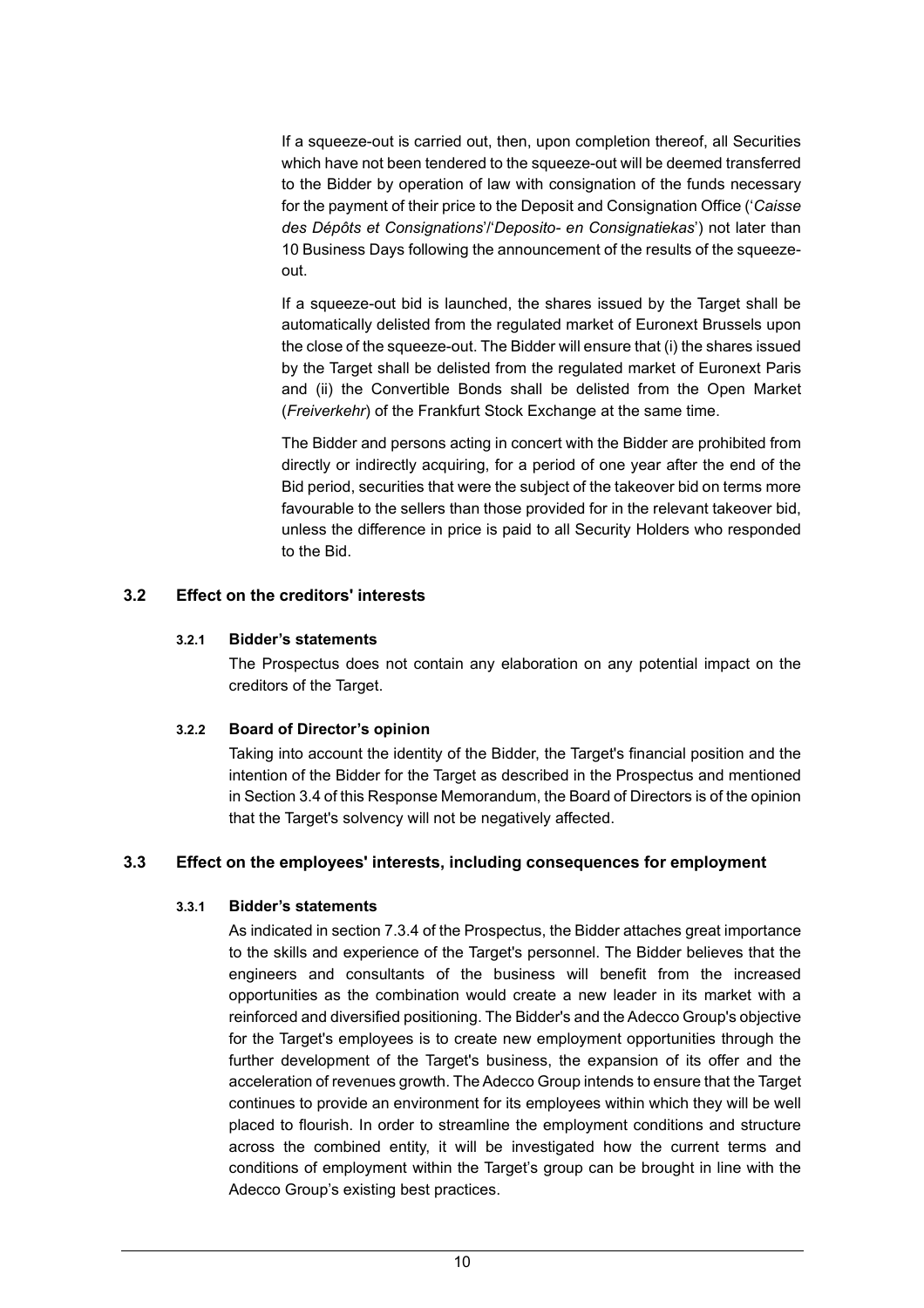The Bidder recognises that there is limited overlap in support functions and leadership roles, and the Bidder expects that these duplicate roles will be adapted where needed. Where specific risks have been identified, the Adecco Group will implement a targeted retention plan to, on the one hand, support the transition process and, on the other hand, provide compensation for the additional effort and uncertainty created as a result of this integration process.

**3.3.2** The Bidder has taken note of the restructuring plans in France and Germany announced by the Target previously. The plans relating to Germany have been completed since 30 June 2021. The plans relating to France were approved by all French labour authorities, and are in the process of being implemented, in view of completion during the second half of 2022. As per the date of this Prospectus, the Bidder does not expect any changes to the announced plans.

#### **3.3.3 Board of Directors' opinion**

Based on the statements made by the Bidder in the Prospectus, the Board notes that the employment and interests of the employees are not expected to be negatively affected by the Bid. The Bidder's strategic plans mentioned in Section 3.4 of this Response Memorandum show a strong ambition for growth and the employees will be essential to achieve these objectives.

The Target does not have a works council in Belgium. The Board of Directors has therefore communicated the Prospectus to the employees of the Target in accordance with Article 43 of the Takeover Act. The Board of Directors has also communicated the Response Memorandum to the employees of the Target in accordance with Article 44, paragraph 1 of the Takeover Act. In the absence of a works council, there is no works council position on the Bid within the meaning of Article 44, paragraph 2 of the Takeover Act.

### **3.4 Objectives of the Bid**

#### **3.4.1 Bidder's statements**

The Bidder intends to combine the Target into the Adecco Group. This combined new business will be the global number two in the engineering R&D (ER&D) market.

According to the Bidder, as stated in section 7.3.2 of the Prospectus, "*the Bidder intents to maintain the Target's status as a European leader in engineering consulting and R&D services. The Target's comprehensive portfolio of digital solutions combined with expertise in engineering, positions the Target to support its clients by leveraging the power of connected data to accelerate innovation and drive the future of Smart Industry*".

*"The limited customer overlap and complementary footprint between the Bidder and the Target are set to drive strong synergies. The Adecco Group has further identified over EUR 200 million in revenue synergies, on a recurring run-rate, pre-tax basis, driven mainly by cross-selling. The Target, the Bidder and the Adecco Group will benefit from each other's extensive customer network, while in combining the Target and the Bidder, it is expected that the new business will be able to capture a larger share of project value. While the Adecco Group will continue to invest in growth and talent across the combined business, it has identified EUR 65 million in cost synergies, on a recurring run-rate, pre-tax basis, mainly through the optimisation of*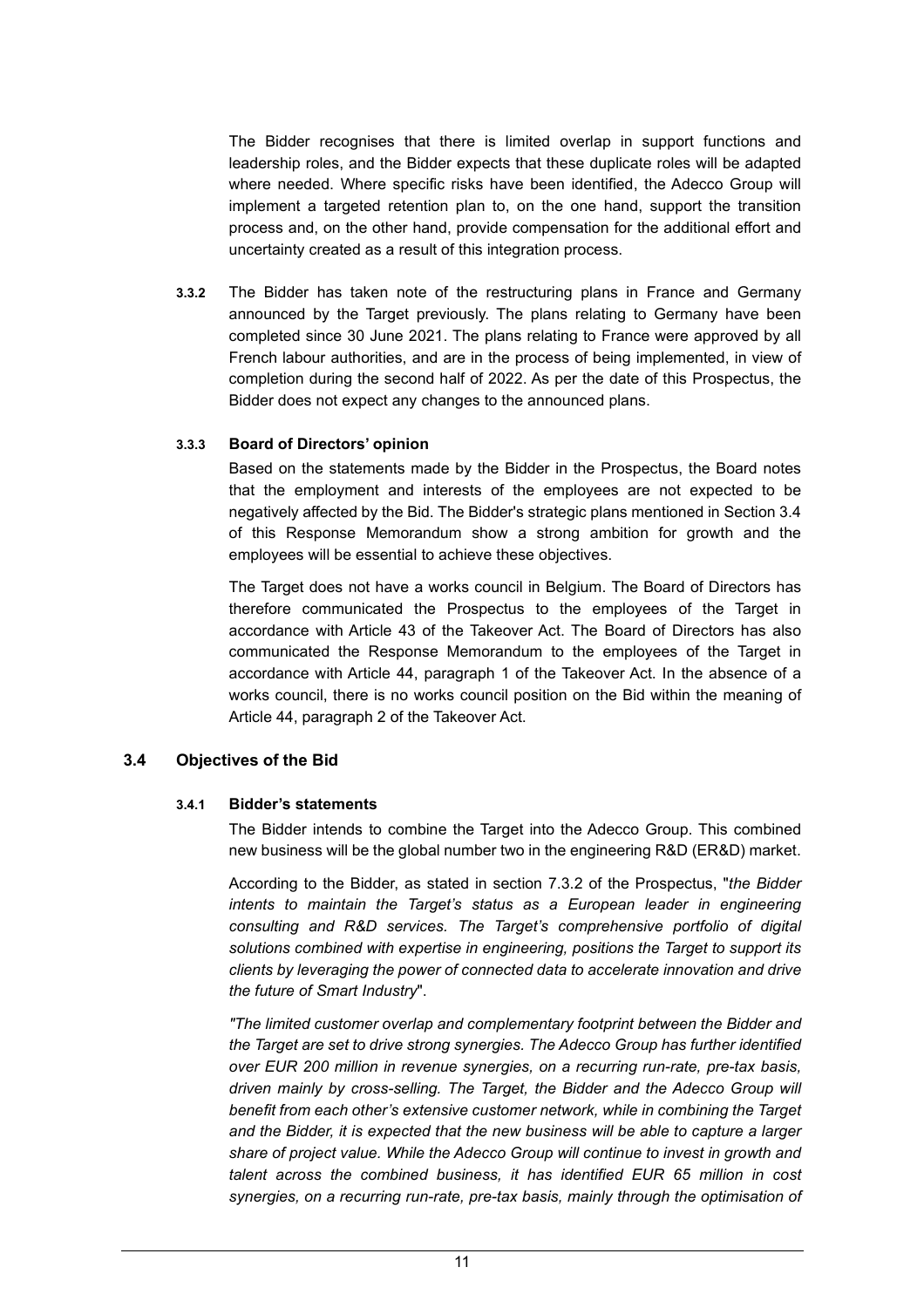*real estate, reduced duplication in general and administrative costs, as well as operational efficiencies. Expected synergies have been valued at over EUR 15 per share and justify paying a premium on the Target's intrinsic standalone value.*"

More specifically, the Bidder highlights the following aspects in the Prospectus regarding the expected benefits of the integration of the Target into its scope of business:

- enhanced customer positioning, leveraging the Target's long-standing relationships with global OEMs and a complementary footprint across more than 30 countries;
- the combined business generating 50% of its revenues from the EMEA region, 30% from North America and 20% from APAC, led by Japan and Australia;
- the Bidder's presence in the APAC region and its positioning in North America will provide incremental opportunities for the Target;
- together, the Target and the Bidder will have scale, with 50,000 engineering and digital experts with deep cross-industry expertise, a global footprint, a balanced industry profile and strong positions in high-growth sectors such as mobility and software & technology services;
- the Bidder's deep cross-sector expertise and existing technology and digital engineering capabilities will be complemented by the Target. The Target offers best-in-class ER&D services working alongside customers through the full life cycle of their products, from design to prototyping and testing. Furthermore, the Target has deep domain expertise across multiple industries, especially in mobility domains such as autonomous driving and infotainment. The combined business will enjoy extensive capabilities in cutting-edge technologies, such as digital twin, IoT, cloud, cyber-security, data analytics, artificial intelligence, connectivity and mobile services;
- by uniting, the Target and the Bidder will be able to provide a wider range of services, and, under its highly experienced leadership team, will be wellplaced to become a strategic partner of choice; and
- the combined business will also be differentiated by its end-to-end services, including on-, near- and off-shore capabilities, and, through Tech Academy, up- and re-skilling services. Further, through the wider Adecco Group ecosystem, the Target and the Bidder will be able to offer workforce and talent solutions to customers who want more holistic solutions, to drive further growth.

In order to achieve these objectives, the Bidder intends to simplify and rationalise the structure of the Adecco Group. Such simplification and rationalisation could take the form of a legal merger between the Bidder and the Target (or any of their respective Affiliates), or such other form of combination as the Bidder deems appropriate, irrespective of whether the Bidder will be able to effect a delisting of the Target.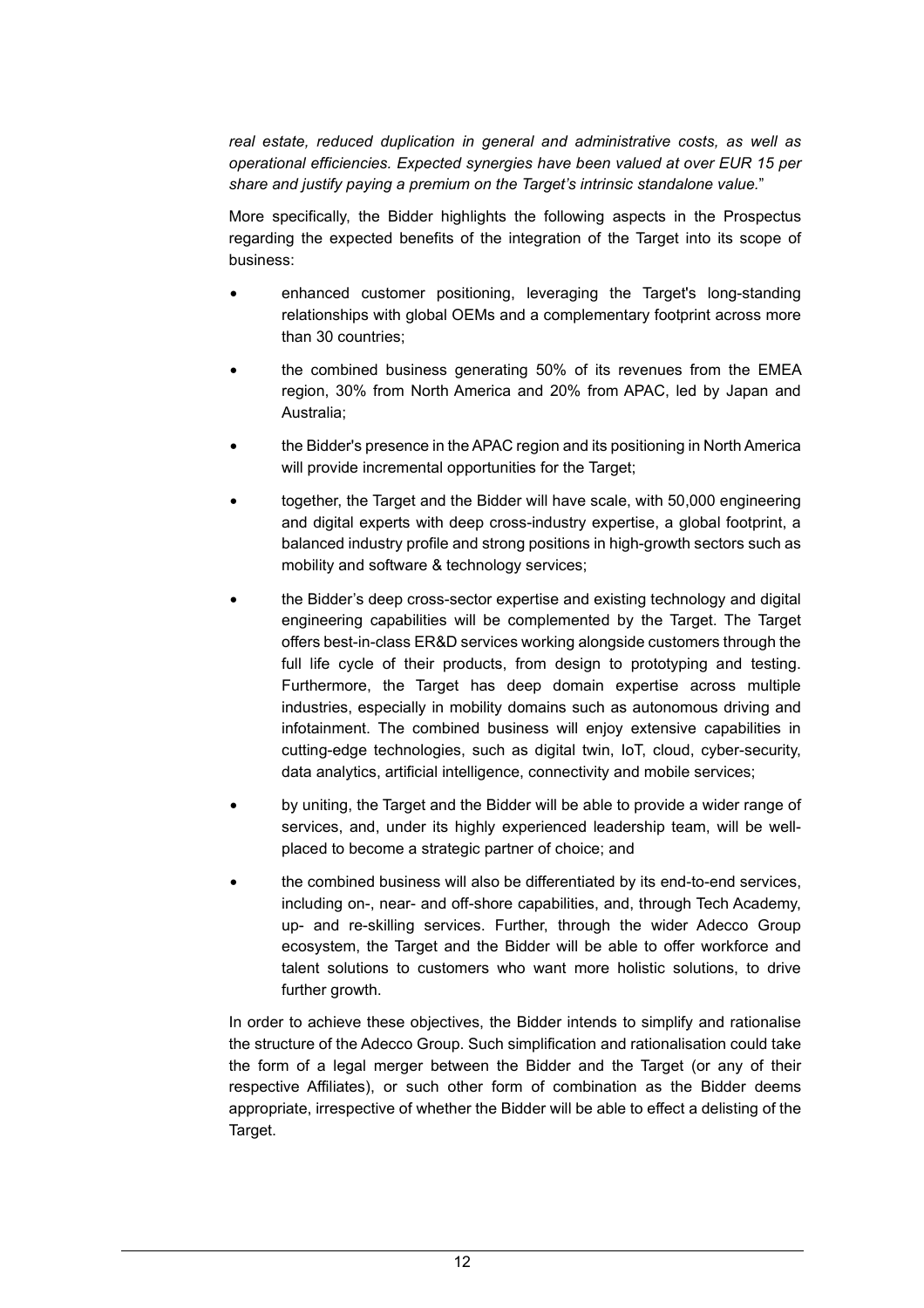#### **3.4.2 Board of Directors' opinion**

Given the intention of the Bidder as mentioned above and described in more detail in the Prospectus, the Board of Directors is of the opinion that the Target will be able to pursue its strategy by increasing its development capabilities, in order to grow its customers and its business volume. The Bid should also enable the Target to strengthen its alliances with key partners and to benefit from the Bidder's global brand.

The Board of Directors therefore believes that the Bid is an excellent way to develop the Target's business and the flourishing of its employees. The Bid is perfectly in line with the evolution of the market and the consolidation of the engineering and information technology sectors. The Board of Directors is therefore of the opinion that the Bid is fully in the interest of the Target.

### **3.5 Overall assessment of the Bid**

Taking into account the considerations set forth above in Section 3 of this Response Memorandum, the Board of Directors unanimously resolved to recommend to its Security Holders to tender their Securities to the Bidder under the Bid.

The Board of Directors considers that the strategic plans of the Bidder, as described in the Prospectus, are fully in line with the interests of the Target.

### **4 Declaration of intent for Securities held by the directors**

#### **4.1 Securities held by directors**

As at the date of this Response Memorandum, the following directors of the Target own the Shares shown in the following table:

| <b>Name</b>             | <b>Actions</b> |
|-------------------------|----------------|
| Nathalie Buhnemann      | 2,200          |
| <b>Charles Champion</b> | 4,283          |
| Muriel Barnéoud         | 283            |
| Valérie Magloire        | 994            |
| Jean-Luc Perodeau       | 331            |
| Jan Gupta               | 0              |
| Veronique Rodoni        | 0              |
| Coram Williams          | 0              |
| Gordana Landen          | 0              |
| Nadine Leclair          | 0              |

### **4.2 Intentions of the directors**

Ms. Nathalie Buhnemann has undertaken to tender all of her Shares in the Bid.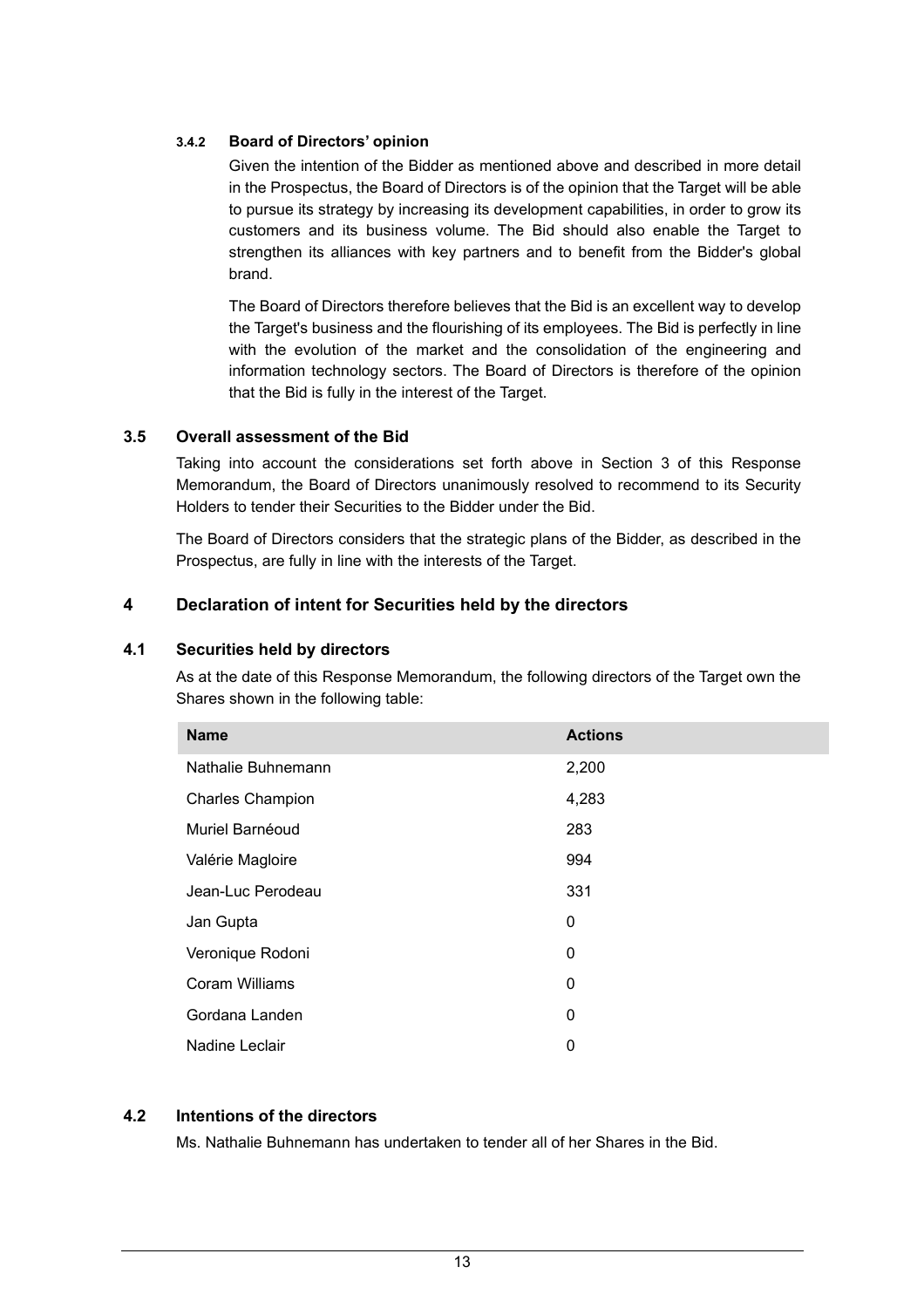The Board of Directors has, prior to the Bid, waived the non-transferability of the shares granted to the non-executive directors in 2020 and 2021, in order to allow them to tender their Shares in the Bid.

All directors will tender all Shares held by them as at the date of this Response Memorandum.

### **4.3 Former Subscription Rights**

The Ricci sellers (under the Share Purchase Agreement) undertook not to exercise, not to tender to the Bid and, more generally, not to transfer in any way whatsoever and, subject to the completion of the Share Purchase Agreement, to waive and agree to cancel the Subscription Rights they held, given that their exercise price was higher than the Bid Prices. For the same reason, the Board of Directors acknowledged and, insofar as needed, declared the Subscription Rights null and void on 23 February 2022.

#### **4.4 Own shares**

Due to the control exercised by the Bidder over the Target, the Target is already an Affiliate of the Bidder. The Target holds 642,119 own shares and the subsidiaries of the Target within the meaning of Article 1:15, 2° of the Companies and Associations Code hold 105,135 shares. These own shares of the Target are not included in the Bid. As a result, the Bidder and the Affiliates of the Bidder (*i.e*. the Target (to the extent that it holds own shares) and its subsidiaries) together own 20,946,076 shares (*i.e*. 67.11% of the issued shares) of the Target, which are not included in the Bid.

### **5 Enforcement of approval clauses and pre-emption rights**

The Articles of Association of the Target do not contain any approval clauses or pre-emption rights with respect to the transfer of Shares to which the Bid relates.

### **6 Miscellaneous**

#### **6.1 Supplement**

The information contained in this Response Memorandum refers to the status as of the date of the Response Memorandum. Any new significant fact, or material error or inaccuracy concerning the information contained in the Response Memorandum, that can influence the assessment of the Bid and which arises or becomes known to the Board of Directors between the date of the approval of the Response Memorandum and the end of the Acceptance Period will be made public in Belgium by means of a supplement to the Response Memorandum in accordance with Article 30 of the Takeover Act.

### **6.2 Languages**

A translation of the Response Memorandum in Dutch and in English is available as indicated below. The Target has verified and is responsible for the consistency between the language versions. In case of differences between the French, Dutch and English versions, the French version shall prevail.

### **6.3 Legal advisors of the Target**

Linklaters LLP has advised the Target in respect of certain legal aspects in connection with the Bid. These services have been provided exclusively to the Target and cannot be relied